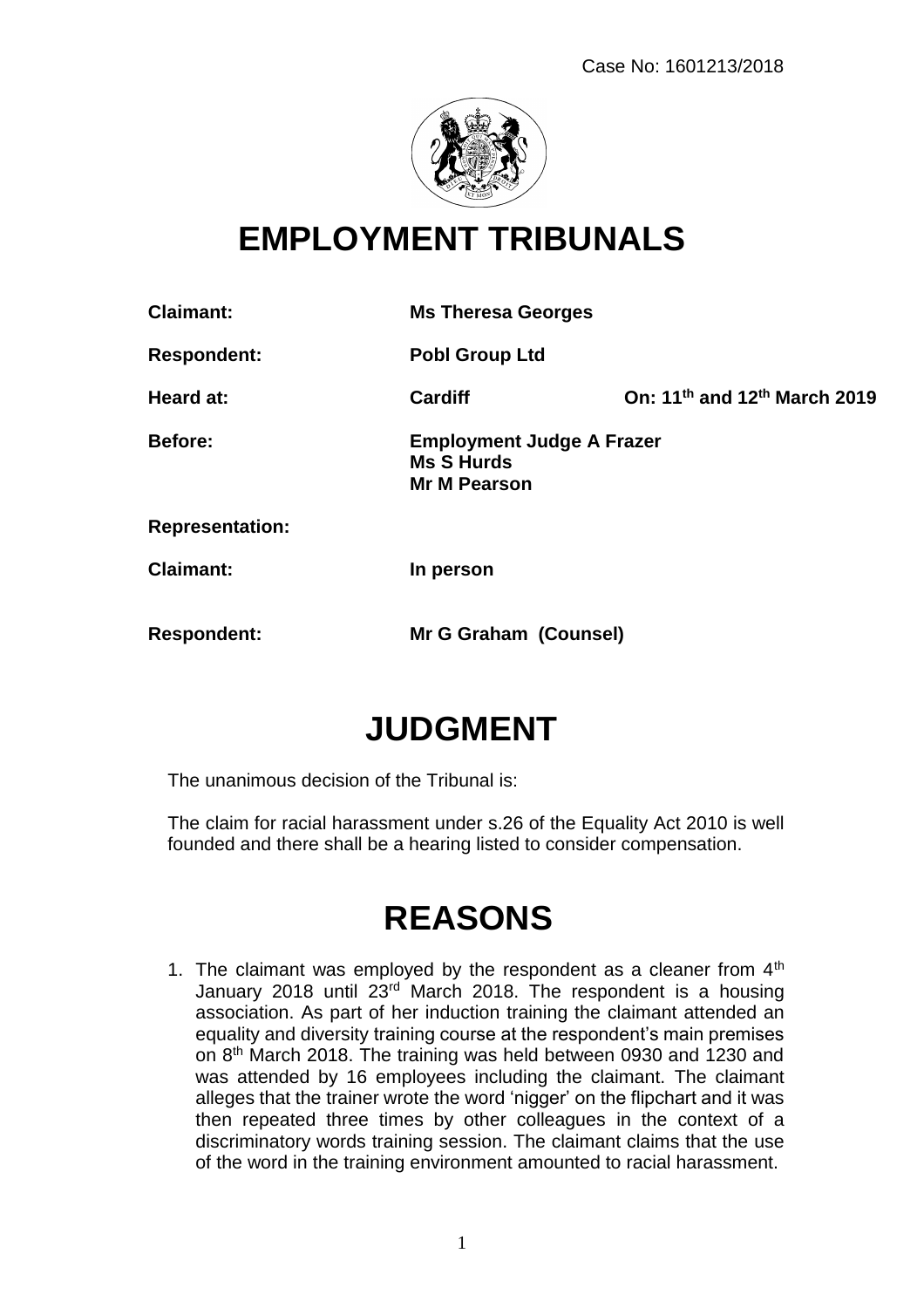### **The Hearing**

- 2. We received a joint bundle of documents running to 306 pages and a document 'R1' from the respondent, which was handed to us on day two of the hearing. This was an 'Investors in Diversity Reaccreditation Report'. We also received a printout of an email from the claimant ('C1 to C3') sent at 1703 on 15<sup>th</sup> March 2018 which she produced on the second day of the hearing. We heard oral evidence from the claimant and from Lucie Thomas and Lisa Hearn for the respondent. We heard oral submissions in closing from the claimant and from Mr Graham.
- 3. We canvassed the issues with the parties at the outset of the hearing. It was accepted that the 'n' word was used by the trainer and other delegates in the training course. Whilst the respondent was taking issue with each element of s.26, it was agreed that the main area of contention was whether it was reasonable for any unwanted conduct to have the effect in s.26(1)(b).

### **Findings of Fact**

- 4. Our relevant findings of fact are as follows. The claimant commenced work with the respondent as a cleaner at its Clarence Place hostel. She was line managed by Kirsty Thomas who was the manager of the hostel. We heard that on the morning of the equality and diversity training the claimant received a letter dated  $6<sup>th</sup>$  March 2018, which is at page 44 of the bundle, inviting her to a probation review meeting to discuss concerns in relation to her performance and conduct. The claimant had had a supervision meeting with her line manager on 5<sup>th</sup> March. The probation review meeting was to take place on 13<sup>th</sup> March 2018.
- 5. After the supervision meeting on  $5<sup>th</sup>$  March, Kirsty Thomas spoke to the claimant regarding Saturday 3rd March, which she had taken off as a snow day. Kirsty Thomas showed the claimant a timesheet, which she claimed to have filled in a week earlier, which claimed for the hours on the Saturday. Another employee had told Kirsty Thomas that the claimant had said that it was not her problem about not getting into work and that she should be paid for it. There was therefore some insinuation that the claimant had fraudulently filled in her timesheet when she had in fact taken the day off as a snow day.
- 6. Kirsty Thomas informed the claimant on  $5<sup>th</sup>$  March that a note would have to be put in her file. It was put to the claimant under cross-examination that before her attendance of the meeting on  $8<sup>th</sup>$  March she would have been aware that she was in trouble. Her response was that she did not think that she was since as far as she was concerned, she had done nothing wrong.
- 7. On 8<sup>th</sup> March 2018 the claimant attended the respondent's main office for equality and diversity training which was taken by Lisa Hearn, who was employed as a facilitator within the respondent's Learning and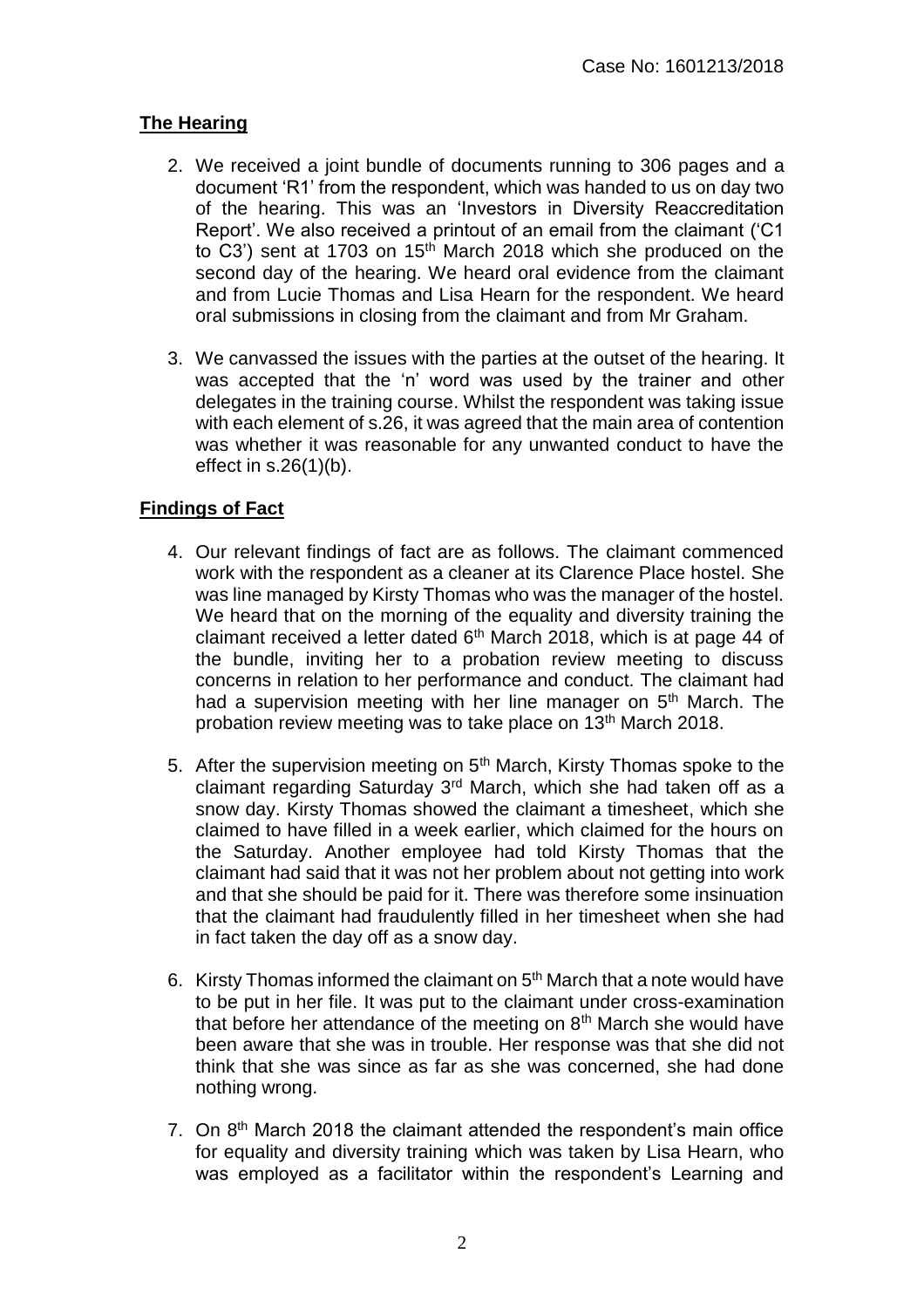Development Team at the time. The respondent had rolled out the course about 180 times by then and Ms Hearn had been a trainer for some 8 years. The respondent has an Equality, Diversity and Inclusion policy which mandates induction training for staff on equality, diversion and inclusion.

- 8. Shortly before the break Ms Hearn delivered some training on discriminatory words. The slides for the training are at pages 239 to 246 and they were put together by Ms Hearn. The slides for 'discriminatory words' raises the question 'what are discriminatory words?' and makes the point that people find different words offensive and just because you don't find something offensive it doesn't mean that no-one else will. The guidance slides for the trainer are at pages 265 to 266 of the bundle. This provides the trainer with some guidance as to how to conduct the 'discriminatory words' exercise.
- 9. The evidence of Ms Hearn, which is consistent with the guidance note, was that the discriminatory words exercise was 'top and tailed'. That is, there was an introduction and a conclusion to it. The claimant disputes that there was any introduction. We find that it is more likely than not that Ms Hearn would have said something along the lines of 'we are about to do an exercise which is going to be hard but there is a purpose to it'. Ms Hearn also stated that she advised the delegates not to swear, although we found this a somewhat superfluous softener, if indeed it was intended to be such, since the words that were subsequently shouted out had a greater impact than many commonly used swear words.
- 10.Ms Hearn conducted the exercise by writing on the flipchart the words 'nigger' and 'paki' in their full form and then asked the delegates to shout out the most derogatory and offensive words that they could think of. There were 16 delegates in the room. The claimant offered the word 'cabbage' as a word that was offensive to those with a mental disability albeit she was uncomfortable doing so. As Ms Hearn went around the room and people shouted out words, she wrote the words on the flipchart. She then encouraged people to shout out the words that really got to them and put ticks next to each offensive word that was shouted out if it was repeated more than once. The word 'nigger' was shouted out three times and there were three ticks next to it. The claimant was the only black person in the room and as such, she felt under pressure to say the 'n' word but instead offered the word 'cabbage'.
- 11. After the exercise Ms Hearn asked people what the purpose of the exercise was and it was agreed that it was to illustrate that some people found some discriminatory words offensive but that they did not have the same impact on everyone. Ms Hearn acknowledged that the exercise can be uncomfortable and to that end, scheduled it before break time and asked delegates if they were ok following the exercise. We accept that if this was her usual method of delivering the course, it was more likely than not that she would have done this on this occasion.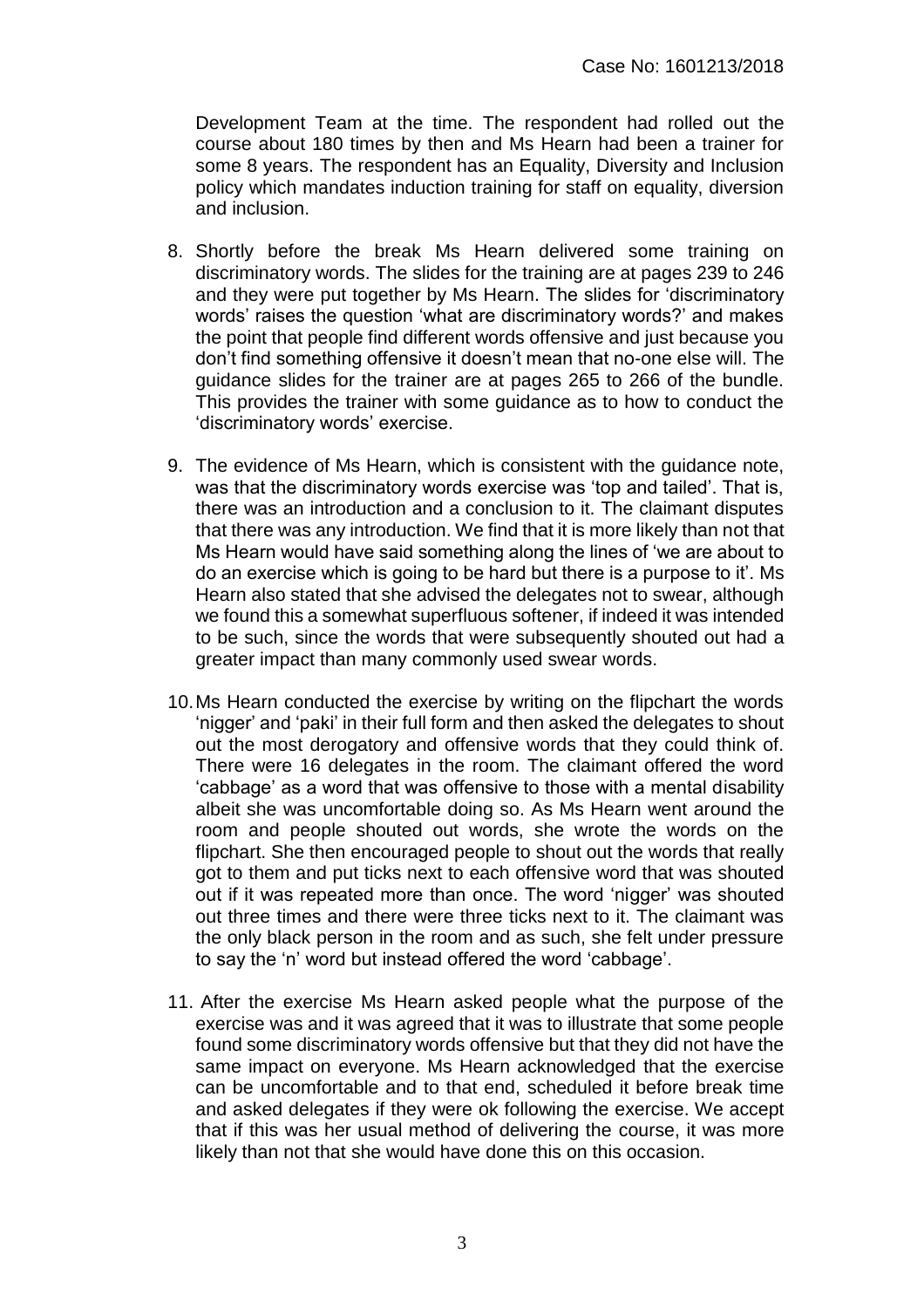- 12.The claimant left the training and left the building. She felt in a state of shock afterwards. She walked to the top of the high street and told a black male selling gas on behalf of a supplier whom she did not know about the training. The claimant returned to the course and at the end of the training filled in a feedback sheet (page 193). She ticked a sad face for 'the trainer was understandable and approachable', 'the level of the course was appropriate to my needs' and 'the course was relevant to my work'. She ticked a happy face for 'the pace of the course was right for me'. She provided no feedback in the boxes provided on the form.
- 13.The claimant did not return to work thereafter. She requested annual leave online before she left the training. The claimant's leave was not authorised but she did not come into work the following day. On Monday 12<sup>th</sup> March the claimant called her line manager and explained that she was unable to come into work because of the equality and diversity training. The note of her line manager of the telephone call records; '*Theresa went on to say that she had heard the 'N' word several times that day and didn't think it was right…..*'
- 14. The claimant did not attend work that week. On 15<sup>th</sup> March 2018 she wrote a letter of complaint to HR. Her evidence, which we accept, was that she obtained the email address from the customer service line and emailed the complaint on 15<sup>th</sup> March. The aspect of the complaint regarding the training was as follows:

*The trainer had wrote the title 'Discriminatory Words' on the flipchart. She then asked the group to shout out the most derogatory words that we could think of. There were about 3-4 words that people had said which were written down. As you can imagine it is uncomfortable to think about or hear these words so people were not exactly forthcoming and we did have a bit of silence at first. She then said 'I am going to write 2 words down which are offensive, and that's nigger and paki she proceeded to write both the words down on the board. In my opinion she was so blaze and said them as if they were not even offensive. We continued to carry on saying words. Someone else mentioned the word chinkie as offensive to Chinese people and there were a number of other various words including junkie, window licker, old codger, bimbo, pikey, gypsy, raghead etc.etc. and as uncomfortable as I was saying this word I chose cabbage as I find this so offensive towards disabled people. I also wondered what the point of this was and also wondered why she had only mentioned the N word and the P word and not suggested any words as offensive to any other races or even explained that all races can suffer racism. She seemed to fixate on the N and P words in my opinion. And also when later giving examples of racist language in context of her racist uncle George again she used only examples of racism towards the black and Asian minority. She mentioned the P word again giving an example of a racist comment and connotation 'I am going to the P\*\*\* shop ad something about black people carrying knives which was another example given.*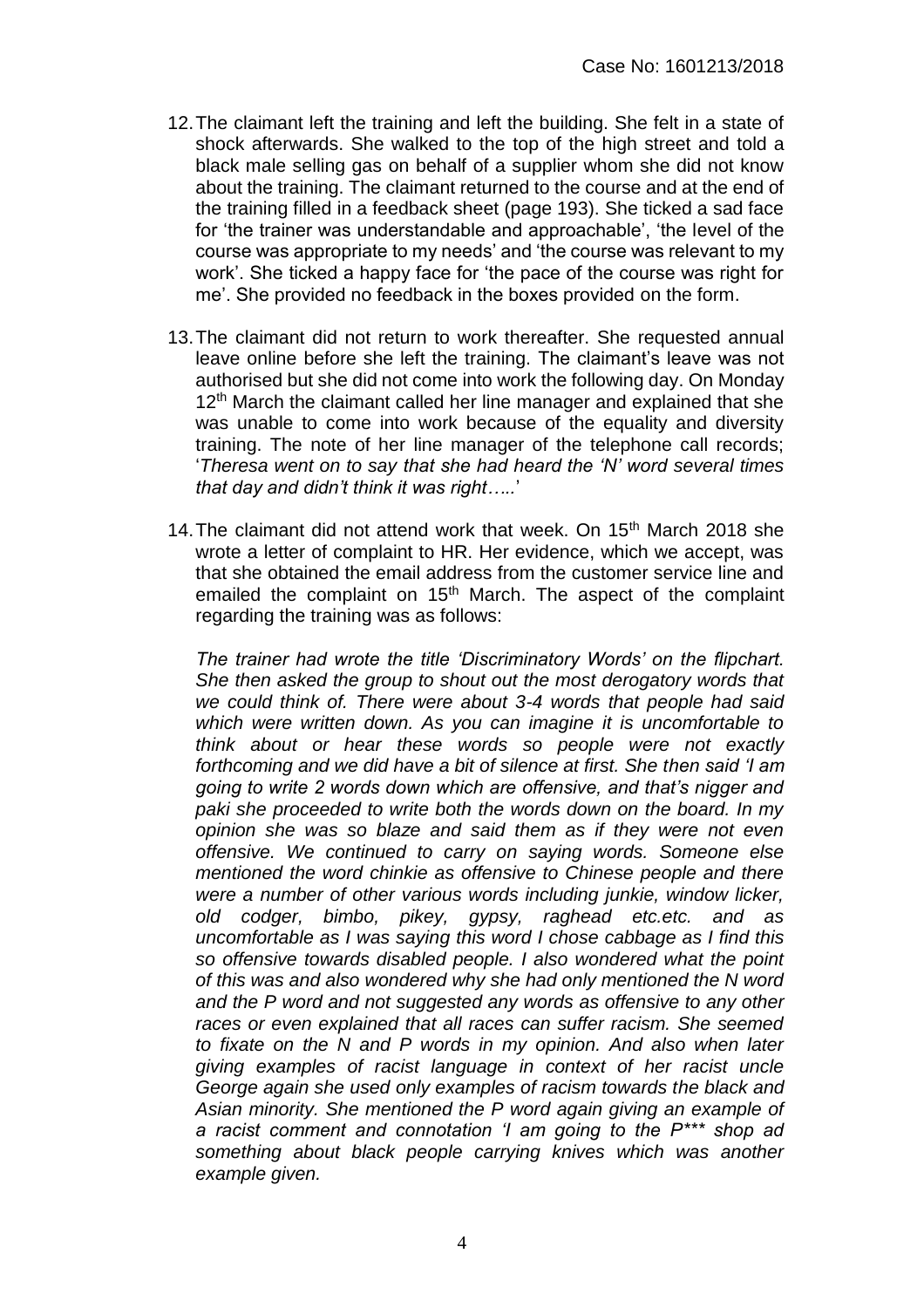*The next exercise was for her to go around the room and for everyone to individually shout out the word that they found the most offensive from the list, the one that 'really gets your goat going'. I was sat over the far corner so would have been one of the last persons to say a word. As we were going round the room I heard the N word shouted out 3 times. I did wonder why but to hear this and other highly offensive words aired around the room disgusted me. When it came to me I cannot express how uncomfortable I was feeling. It was as if I felt that everyone was waiting for me to say the N word. Obviously that would be the most offensive to me but refusing to degrade myself by saying it yet again I said the word I had initially chosen. Also the fact that the words cabbage and the N word had 3 votes each were the words most said around the room.*

*I found no point or motive in this exercise and to be honest found it so shocking. I strongly considered not returning after the 25 minute break. For some reason I did and for the rest of the training I could not concentrate, felt upset, physically sick, anxious, distressed, angry and uncomfortable and unable to participate in group discussion.* 

- 15. The claimant was signed off sick from 15<sup>th</sup> to 28<sup>th</sup> March 2018 with 'stress at work'. There is a GP letter dated 27<sup>th</sup> November 2018 which records '*she consulted one of my colleagues on 15/3/18, very upset over the incident at work on 8th March during a training session. My colleague noted that she had physical symptoms of stress and issued sick notes from 15th to 28th March and from 28th March to 28th April'*.
- 16.It follows that we find that the claimant was genuinely shocked and distressed following the discriminatory words training on 8<sup>th</sup> March and that the use of the 'n' word in a group context by the trainer and by others in the group had caused her to feel this way.
- 17.Ben Hurrell, Senior HR Business Partner (Learning and Development) investigated the complaint. The claimant did not attend a grievance meeting to discuss her concerns as she was off sick. Mr Hurrell did not uphold the grievance. He found that the intention of the training was to highlight to delegates that using discriminatory language in any context could potentially cause offence. He felt that by discussing this language openly in a very controlled environment (i.e. the training room), the intended purpose would be achieved and there would be no room for doubt on the part of any of the respondent's staff about the importance of understanding the sensitive issues in the workplace. He took on board the claimant's points and recommended that the activity was replaced with some discussion where people used euphemisms or that the group's understanding was measured in some other way, for example by written exercises.
- 18.The claimant appealed against the grievance outcome by letter dated 29<sup>th</sup> May 2018. The appeal officer was Lucie Thomas, Director of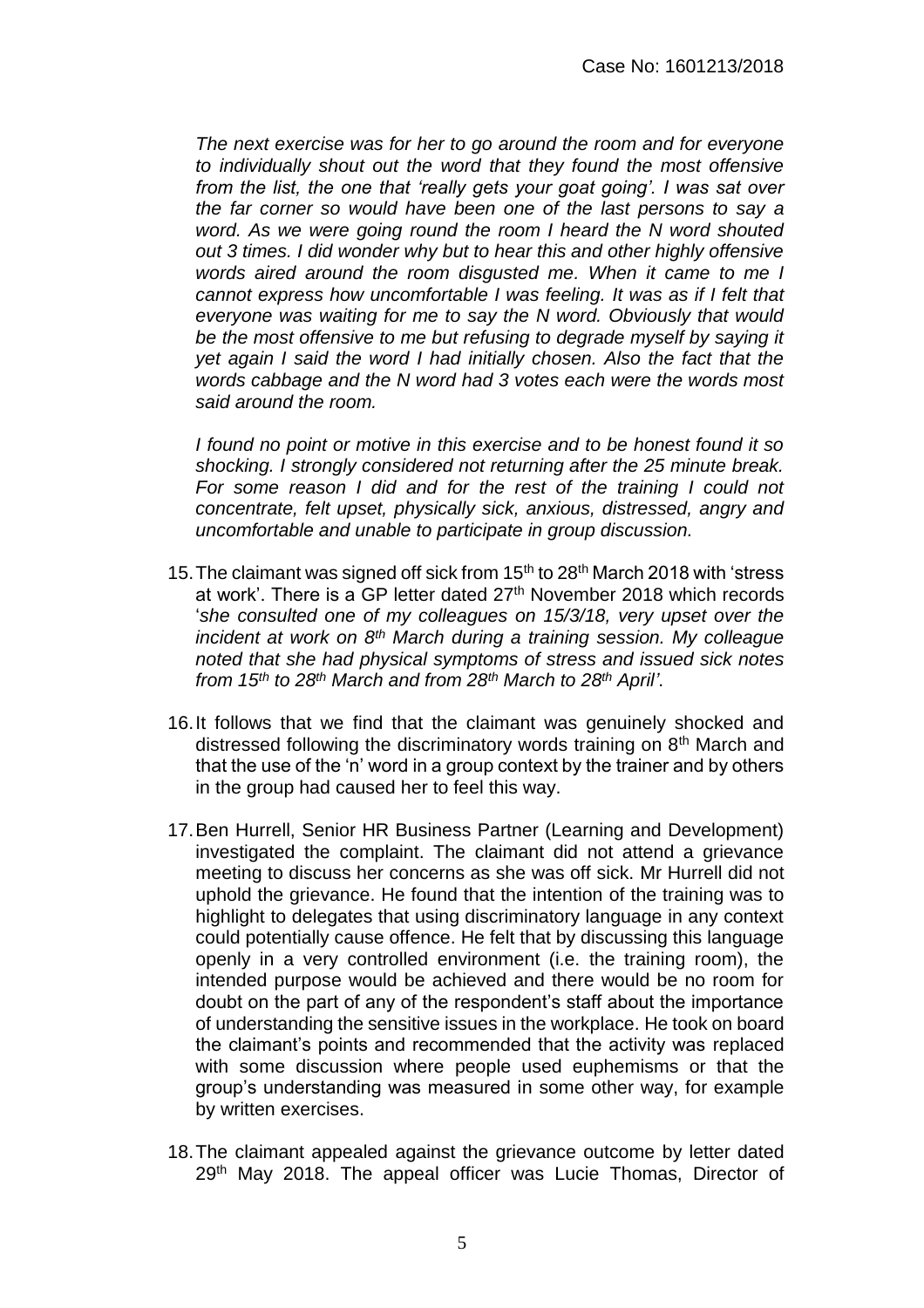Learning and Development. As part of her investigation into the claimant's appeal she interviewed Christopher Davies, who was also a facilitator. She spoke to him to find out more about Lisa Hearn's delivery style. She then interviewed Vicky Bebb, Jonathan Burgess, Samantha Trinder and Georgia Rose. She spoke to Lisa Hearn herself. She attempted to contact the two individuals that the claimant had named in her grievance documentation, namely Lisa Chantler and Christine Robbins but she was unable to make contact with them. She found that Lisa Hearn had explained the context of the exercise to the delegates and that delegates were given the opportunity to raise concerns or leave the exercise if they chose to do so. She also noted that everyone she had interviewed had spoken positively about the session and about Lisa as the trainer. She did not uphold the appeal in the circumstances.

#### **The Law**

- 19.Section 26 of the Equality Act 2010 provides that a person (A) harasses another person (B) if A engages in unwanted conduct related to a relevant protected characteristic and the conduct has the purpose or effect of violating B's dignity or creating an intimidating, hostile, degrading, humiliating or offensive environment for B. Section 26(4) states that in deciding whether the conduct has the effect referred to in subsection (1)(b), account must be taken of the perception of B, the other circumstances of the case and whether it is reasonable for the conduct to have that effect.
- 20.In **Reverend Canon Pemberton v Right Reverend Inwood, former acting Bishop of Southwell and Nottingham [2018] IRLR 542** at paragraph 88 Underhill LJ revisited the guidance that he had given in the EAT in **Richmond Pharmacology v Dhaliwal [2009] IRLR 336** and reformulated it as follows: *'In order to decide whether any conduct falling within sub-paragraph (1)(a) has either of the proscribed effects under sub-paragraph (1)(b), a tribunal must consider both (by reason of subsection (4)(a)) whether the putative victim perceives themselves to have suffered the effect in question (the subjective question) and (by reason of subsection (4)(c)) whether it was reasonable for the conduct to be regarded as having that effect (the objective question). It must also, of course, take into account all the other circumstances – sub-section (4)(b). The relevance of the subjective question is that if the claimant does not perceive their dignity to have been violated, or an adverse environment created, then the conduct should not be found to have had that effect. The relevance of the objective question is that if it was not reasonable for the conduct to be regarded as violating the claimant's dignity or creating an adverse environment for him or her, then it should not be found to have done so.'*

### **Submissions**

21.On behalf of the respondent it was submitted that the claimant may have been affected by the dealings that she had had with her line manager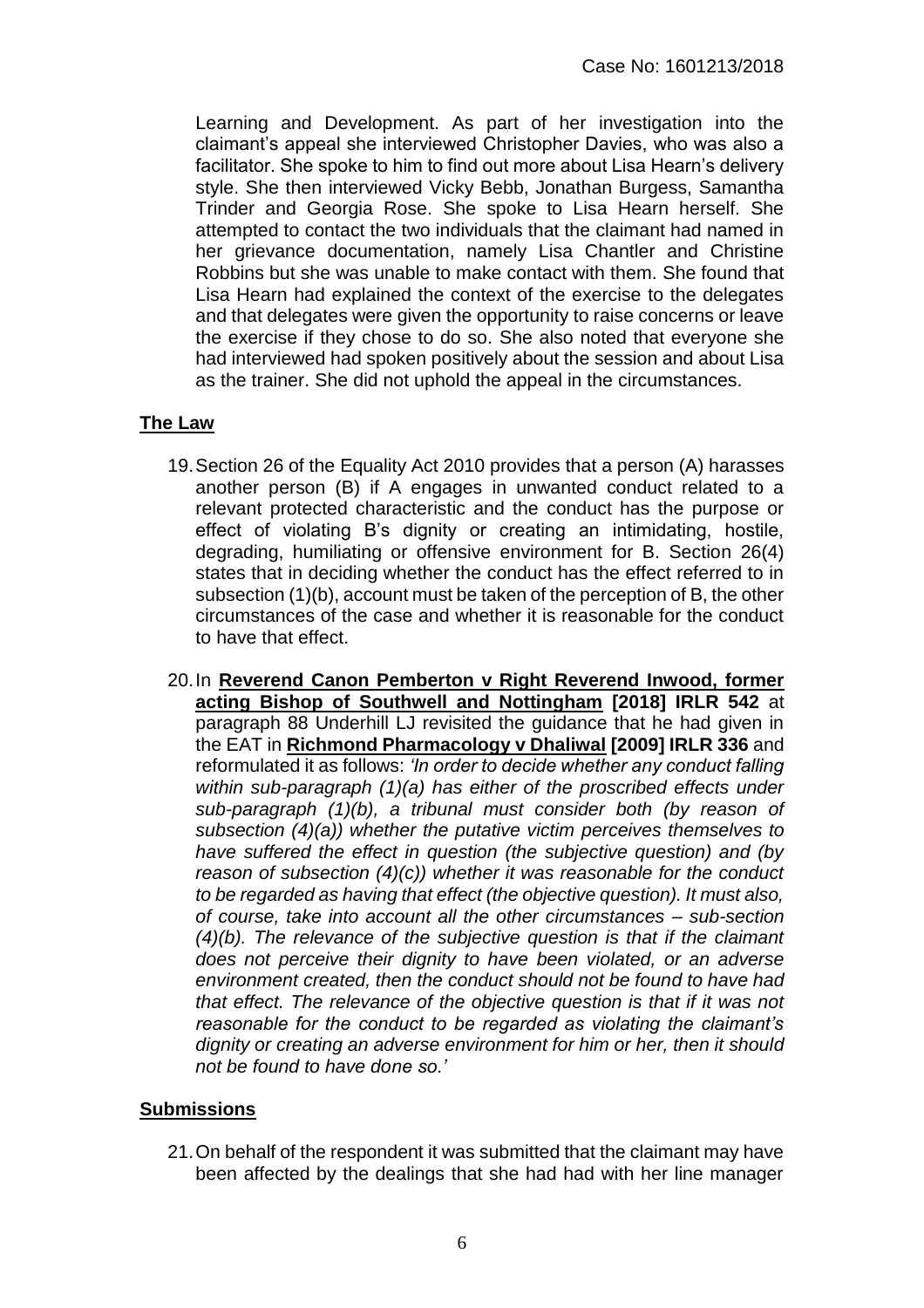about the alleged fraudulent timesheet and absence reporting prior to the training on 8<sup>th</sup> March and that this could have affected her perception of events. She received a letter inviting her to a probationary review on the morning of the training and she would have been aware that she was in trouble and that dismissal was a potential outcome. It was submitted that the evidence showed that the discriminatory words training was 'book-ended'' and that the claimant's evidence about the training having no purpose was not accurate. It was also the case that the training was designed to deal with delegates' perceptions of discriminatory words. It was not reasonable for the claimant to have been offended in circumstances where the purpose of using the words was to highlight that they ought not to be used. The respondent knows the composition of its workforce and what training they need on equality at a basic level. It had found it necessary to deliver this training to prevent discrimination. The practical significance of a finding of harassment would be that the respondent would have to deliver the training by telling its delegates that there were certain words that they were not permitted to say but the respondent would be unable to tell them what they were. Mr Graham drew our attention to the case of **Reverend Canon Pemberton v Right Reverend Inwood, former acting Bishop of Southwell and Nottingham [2018] IRLR 542.** 

22.The claimant relied on the case of **Morgan v Halls of Gloucester Ltd UKEAT/0573/10,** in which a race discrimination complaint was upheld where a work colleague of the claimant had referred to him as a 'gollywog'. She also referred to the EAT decision in **English v Thomas Sanderson Blinds [2009] ICR 543** in outlining to the tribunal that the issue was whether the conduct was taken to be unwanted and demeaning to the person concerned. The word itself was capable of creating a hostile environment by its very nature. It was a trigger word. The claimant said that the experience had impacted her deeply.

### **Conclusions**

- 23.As we have found above, we do find that the subjective element of the test is satisfied. We accept that the use of the full 'n' word by the trainer and by the three others in the training course had the effect of creating a degrading and offensive environment for the claimant and of violating her dignity. The 'n' word is by its very nature a deeply loaded and offensive word with distressing racial connotations which, we find, would necessarily have caused the claimant to feel deeply offended and uncomfortable.
- 24.Whilst the claimant did not raise her upset with the trainer at the time, we accept that she wanted to get out of the training environment because of the way that she felt. She did not return to work and we find that this was because the training had caused her some symptoms of stress. The letter from the GP bears this out. The claimant did raise her concerns about the content of the course with her line manager on 12<sup>th</sup> March. Further she communicated her concerns to her GP who is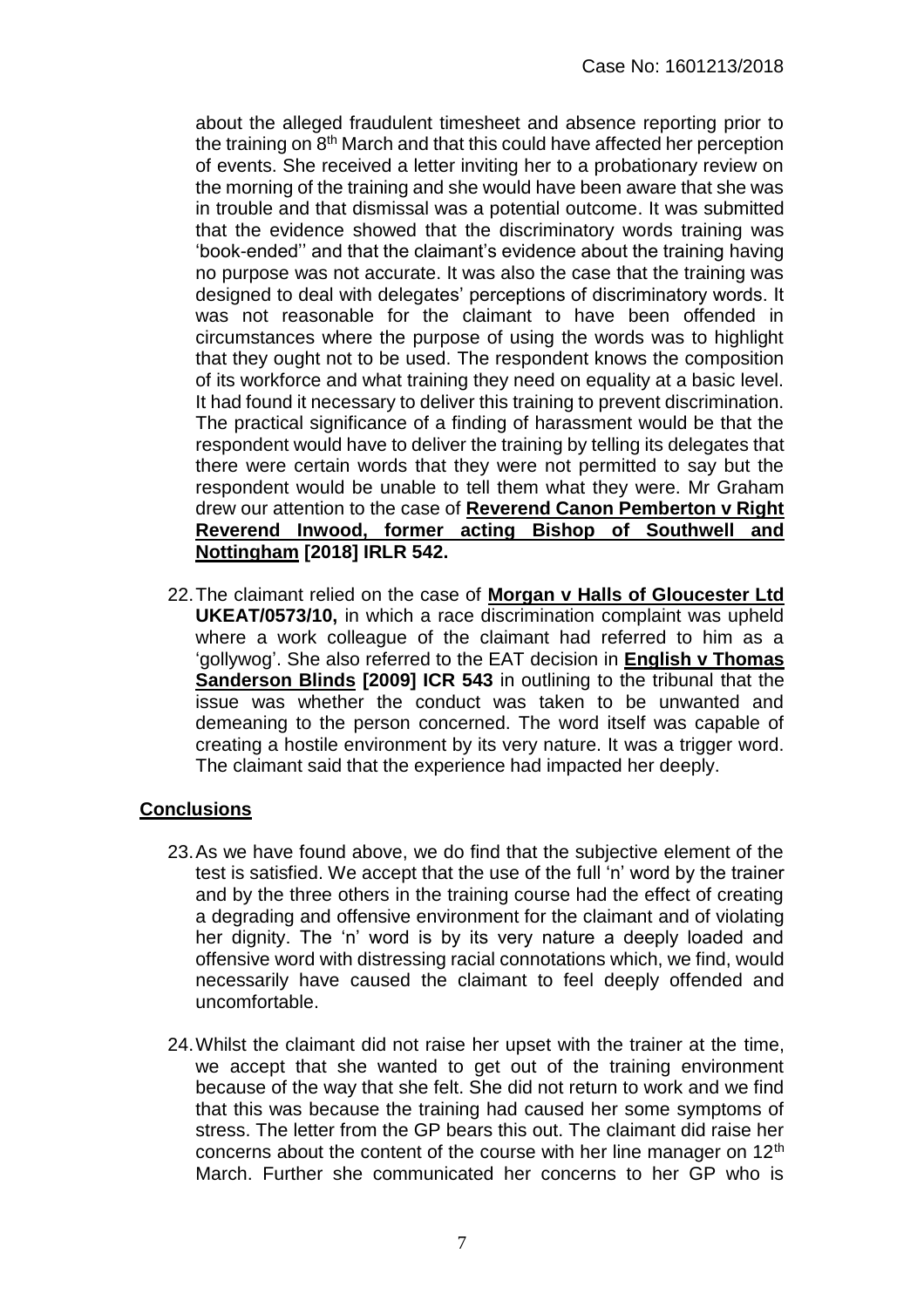recorded to have noted that she was very upset by the comments in the training. We did not consider that the claimant's perception was affected by the events which led to her upcoming probationary review meeting. The evidence before us indicated that the claimant was affected by the words used on the training course, which were said both by the trainer and by individuals in the context of a group exercise on discriminatory words.

- 25.We have considered whether it was reasonable for the discriminatory words training to have had the effect that it did on the claimant. The respondent's stated purpose of getting delegates to state the full words was so that the trainer could raise their awareness that those words were not to be used under any circumstances. We understand that the respondent has a duty to prevent discrimination and harassment in the workplace and we also understand some of the respondent's workforce may not be particularly enlightened or astute to some of the nuances of what is and what is not appropriate to say in a workplace context. For example, the point that was made to us was that it was necessary to make explicit to people that just because they are not offended by a discriminatory word does not mean that someone else will not be as well. We take on board the respondent's stated purpose and find that the underlying purpose of the training was entirely appropriate.
- 26.However we also find that the chosen method of delivery of this training was a risky strategy. The respondent was aware that there was a risk that the words used could create an offensive environment for some and to that end warned the delegates that they may find the exercise uncomfortable. The respondent referred to the training as a 'safe space' and even suggested that people were advised that they could leave if they wanted to. We do not find that any of the protective measures employed would have in any way softened the blow to a person within the training course who had heard words, which were loaded and deeply racially offensive. The 'topping and tailing' or contextual placing of the exercise did not make the words any less offensive in our finding. The delegates were obliged to be there. It was part of their workplace training. It was not a voluntary undertaking. We find that their encouragement to say words that were deeply offensive was a crude and unnecessary way of delivering the training in circumstances where some other more sensitive means of delivering the message could have been employed.
- 27.We also find that there was no explicit rationale as to why the words 'nigger' and 'paki', both racially offensive, were written on the flipchart to start the ball rolling. Whilst delegates used different discriminatory words and not just the 'n' word, the 'n' word was repeated three times within earshot of the claimant, which would have been particularly uncomfortable for her.
- 28.In our finding the training was conducted insensitively. There was no use of euphemism or other means of allusion to words or phrases which